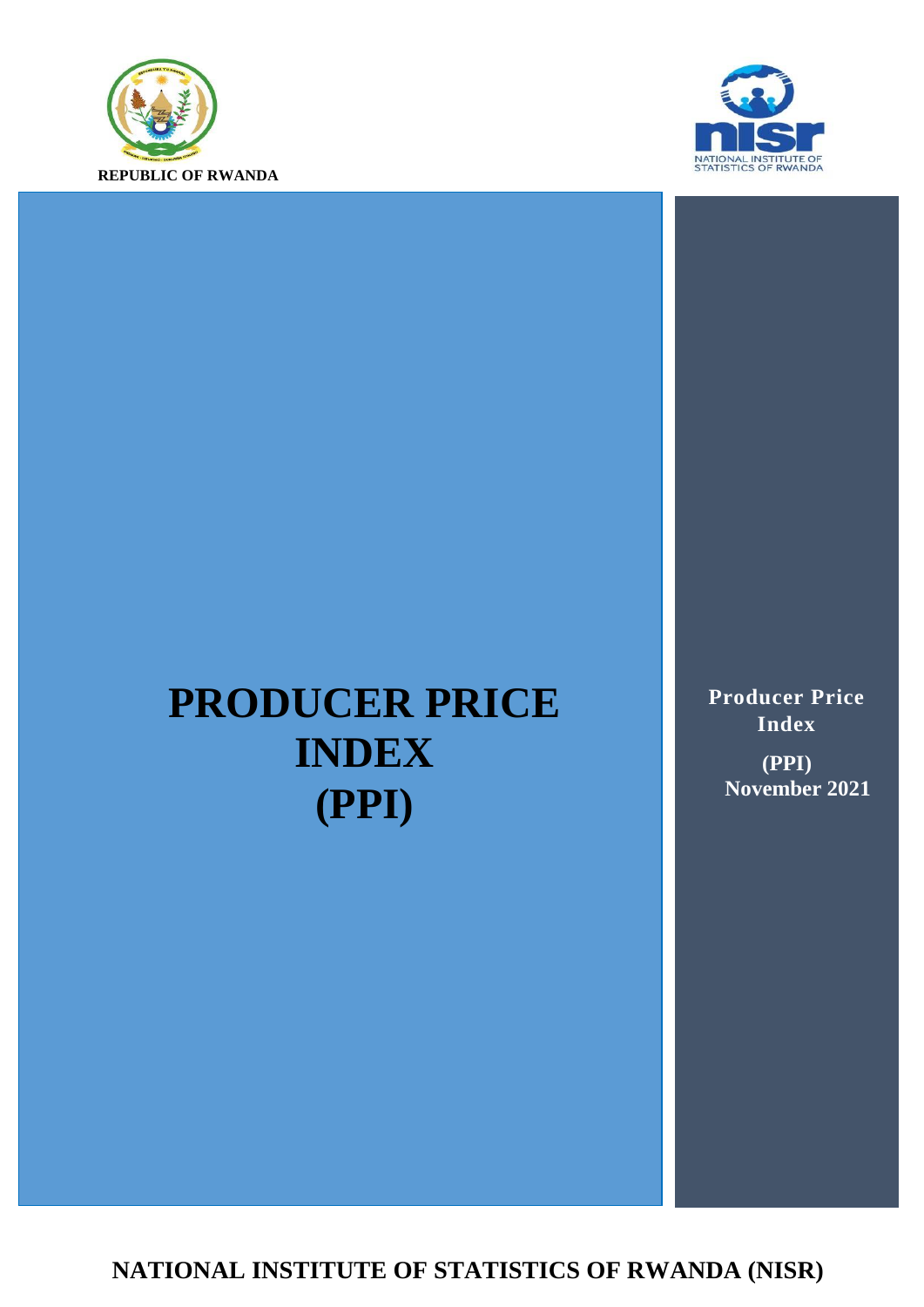#### **1. Summary**

This is the monthly publication of the Producer Price Index (PPI) for the month of November 2021.

- $\triangleright$  General Producer Price Index increased by 5.4 percent on annual basis
- $\triangleright$  Local Producer Price Index increased by 3.7 percent on annual basis
- $\triangleright$  Export Producer Price Index increased by 10.6 percent on annual basis
- $\triangleright$  General Producer Price Index increased by 0.6 percent on monthly basis
- $\triangleright$  Local Producer Price Index increased by 0.2 percent on monthly basis
- $\triangleright$  Export Producer Price Index increased by 1.9 percent on monthly basis

## **Table1. PPI monthly and annual changes for All Rwanda, local products and exports (in percentages)**

| Table 1: Producer Price Index, General, Local and Exports                |         |            |        |     |                 |        |                    |      |     |             |      |             |      |
|--------------------------------------------------------------------------|---------|------------|--------|-----|-----------------|--------|--------------------|------|-----|-------------|------|-------------|------|
| Percentage change on the same period 12 months and or one month earlier: |         |            |        |     |                 |        |                    |      |     |             |      |             |      |
|                                                                          | 2020    |            |        |     |                 | 2021   |                    |      |     |             |      |             |      |
|                                                                          | Nov Dec |            | Jan    | Feb | Mar Apr May Jun |        |                    |      | Jul | Aug         | Sep  | – Oct       | Nov. |
| General PPI annual change                                                | 5.7     | 6.5        | 5.0    | 2.6 | 3.9             | 3.9    | 5.4                | 7.7  | 6.9 | 4.5         | 6.4  | 6.5         | 5.41 |
| Local PPI annual change                                                  | 4.7     | 5.51       | 5.1    | 2.5 | 3.8             | 4.2    | 4.3                | 3.7  | 3.3 | 1.9         | 3.6  | 4.1         | 3.7  |
| Export PPI annual change                                                 |         | 10.6 11.5  | 5.0    | 4.8 | 6.0             |        | 4.2 11.6 25.6 21.1 |      |     | 14.0        | 16.3 | 15.3        | 10.6 |
| General PPI monthly change                                               |         | 0.51       | 0.5    | 0.4 | 0.8             | $-0.1$ | 0.3                | 2.4  | 0.3 | $-1.6$      | 0.9  | 0.3         | 0.6  |
| Local PPI annual change                                                  | 0.6     |            | 0.7    | 0.4 | 0.7             | 0.1    | 0.1                | 0.1  | 0.2 | $-1.2$      | 0.6  | 0.8         | 0.21 |
| <b>Export PPI monthly change</b>                                         |         | $6.2 -1.8$ | $-0.5$ | 0.4 | 1.2             | $-0.6$ | 1.1                | 10.5 |     | $0.8 - 2.8$ |      | $1.6 - 1.0$ | 1.9  |
| <i>Source: NISR</i>                                                      |         |            |        |     |                 |        |                    |      |     |             |      |             |      |





*Source: NISR.*

#### **1. Introduction**

The Producer Price Index (PPI) measures the average change over time in prices received by domestic producers for the production of their goods and services. The Producer Price Index for Rwanda is published on monthly basis.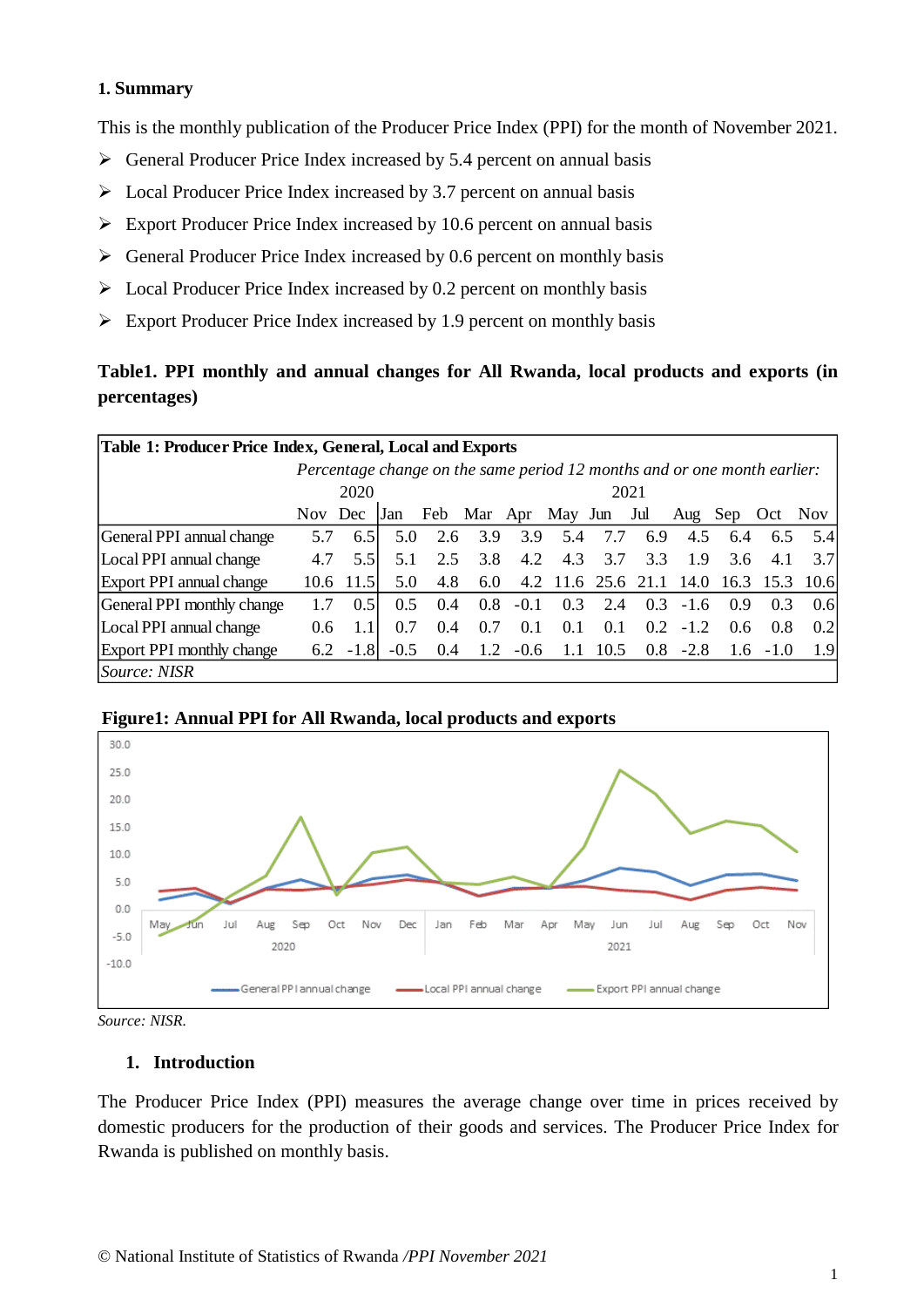It presents price changes for all combined products, products for local sales and that for exports. It covers a sample of 114 establishments and 402 products spread countrywide, both in Kigali City and in rural areas.

The Producer Price Index survey is conducted jointly with the National Bank of Rwanda. It now covers mining, manufacturing and energy.

## **2. General Producer Price Index**

Table below presents the percentage changes on monthly and annual basis.

|             | Table 2: Producer Price Index, General Index summary                |      | Percentage change in Nov. 2021 |              |  |  |  |  |
|-------------|---------------------------------------------------------------------|------|--------------------------------|--------------|--|--|--|--|
|             | Level Index ID ISIC rev. 4 Description                              |      | Weights on Oct. 2021           | on Nov. 2020 |  |  |  |  |
| l R         | Rwanda                                                              | 1000 | 0.6                            | 5.4          |  |  |  |  |
| 2 RB        | Mining and quarrying                                                | 96   | 1.4                            | 14.6         |  |  |  |  |
| 2 RC        | Manufacturing                                                       | 714  | 0.9                            | 7.9          |  |  |  |  |
| 2 RD        | Electricity, gas, steam and air conditioning supply                 | 58   | 0.0                            | 0.0          |  |  |  |  |
| 2 RE        | Water supply; sewerage, waste management and remediation activities | 129  | 0.0                            | 0.0          |  |  |  |  |
| 2 RJ        | Information and communication                                       |      | 0.0                            | 0.0          |  |  |  |  |
| Source:NISR |                                                                     |      |                                |              |  |  |  |  |

In November 2021, General PPI increased by 5.4 percent when compared to the same month of 2020. This is due to an increase of 7.9 percent in prices of manufacturing activities and an increase of 14.6 percent in prices of mining & quarrying.

Monthly general PPI increased by 0.6 percent. This is due to an increase of 0.9 percent in prices of manufacturing activities and an increase of 1.4 percent in prices of mining & quarrying.

### **3. Local Producer Price Index**

The table below presents the percentage changes on monthly and annual basis.

|                    | Table 3: Producer Price Index, Local Index summary                  | Percentage change in Nov. 2021 |     |                                   |  |  |
|--------------------|---------------------------------------------------------------------|--------------------------------|-----|-----------------------------------|--|--|
|                    | Level Index ID ISIC rev. 4 Description                              |                                |     | Weights on Oct. 2021 on Nov. 2020 |  |  |
| $1\mathbf{R}$      | <b>R</b> wanda                                                      | 1000                           | 0.2 | 3.7 <sub>l</sub>                  |  |  |
| 2 <sup>RC</sup>    | Manufacturing                                                       | 749                            | 0.4 | 7.1                               |  |  |
| $2$ RD             | Electricity, gas, steam and air conditioning supply                 | 76                             | 0.0 | 0.0                               |  |  |
| 2RE                | Water supply; sewerage, waste management and remediation activities | 171                            | 0.0 | 0.0                               |  |  |
| 2RJ                | Information and communication                                       | 4                              | 0.0 | 0.0                               |  |  |
| <i>Source:NISR</i> |                                                                     |                                |     |                                   |  |  |

Local PPI increased by 3.7 percent in November 2021 compared to the same month of 2020. This is due to an increase of 7.1 percent in prices of manufacturing activities.

Monthly local PPI increased by 0.2 percent. This is due to an increase of 0.4 percent in prices of manufacturing activities.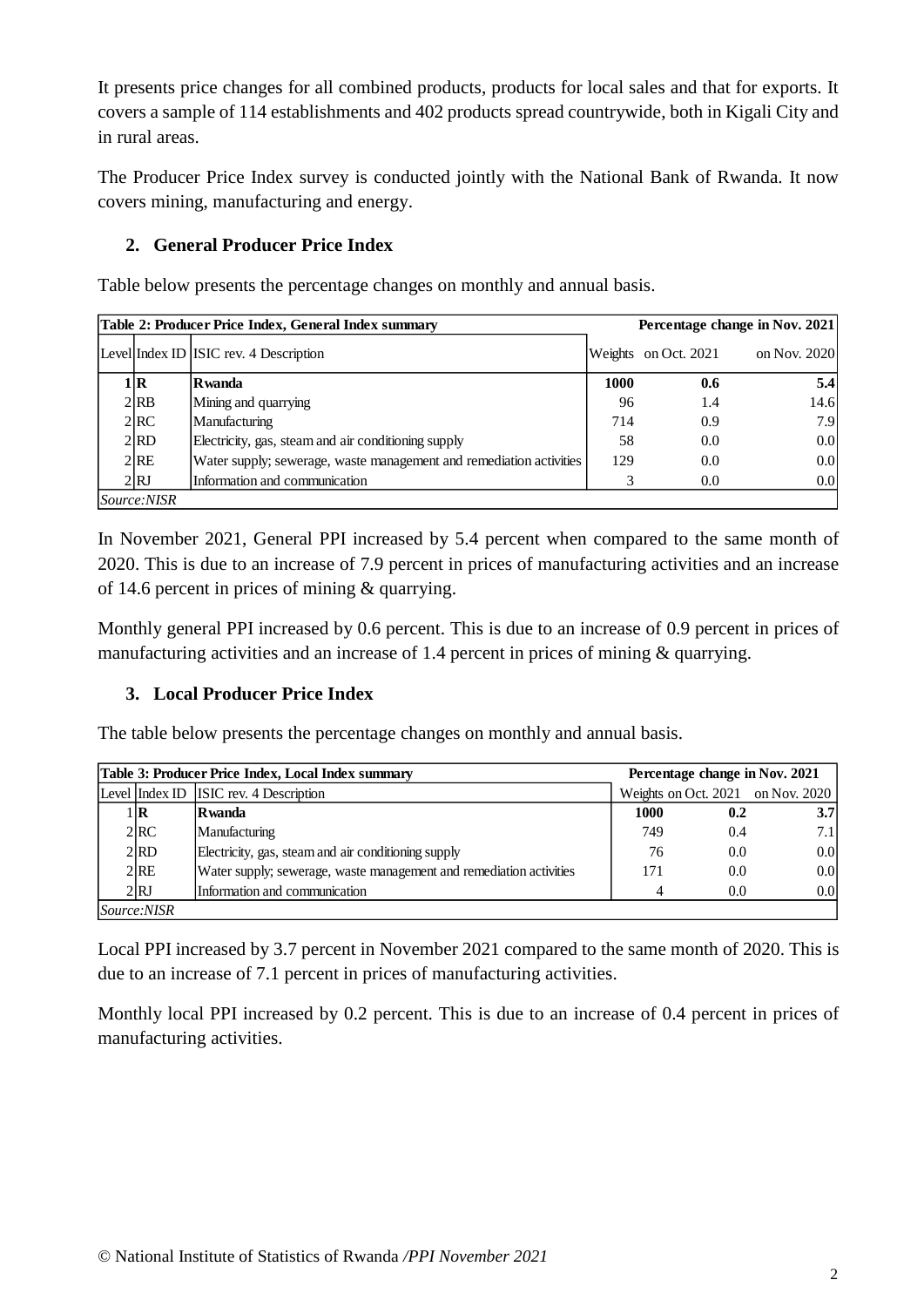#### **4. Export Producer Price Index**

|                | Table 4: Producer Price Index, Exports Index summary |      |     | Percentage change in Nov. 2021    |
|----------------|------------------------------------------------------|------|-----|-----------------------------------|
| Level Index ID | <b>ISIC</b> rev. 4 Description                       |      |     | Weights on Oct. 2021 on Nov. 2020 |
| $1\mathbf{R}$  | <b>Exports</b>                                       | 1000 | 1.9 | 10.6                              |
| 4 RB0729       | Mining of other non-ferrous metal ores               | 393  | 1.4 | 14.6                              |
|                | 6 RC107980 Manufacture of coffee products            | 268  | 0.0 | 13.1                              |
|                | $6 RC107990 $ Manufacture of tea products            | 328  | 3.0 | 7.8                               |
| 4 RC2029       | Manufacture of other chemical products n.e.c.        | 10   | 0.9 | 5.0                               |
| Source:NISR    |                                                      |      |     |                                   |

The table below presents the percentage changes on monthly and annual basis.

Export PPI increased by 10.6 percent in November 2021 compared to the same month of 2020. This is mainly due to an increase of 14.6 percent in prices of mining & quarrying, an increase of 13.1 percent in prices of coffee products and an increase of 7.8 percent in prices of tea products.

The monthly export PPI increased by 1.9 percent. This is mainly due to an increase of 3 percent in prices of tea products and an increase of 1.4 percent in prices of mining & quarrying.

### **Technical note on PPI**

The Producer Price Index (PPI) measures the average change over time in the prices received by domestic producers of goods and services which are output of production or enter in the production process.

NISR publishes PPI data for Mining, Manufacturing and Energy, and it is published monthly, about 4 weeks following the month under review.

The establishments are classified according to ISIC rev. 4; and the classification is determined by their main output.

The weights used in the PPI for Rwanda refer to the value of output (turnover without taxes) of establishments as reported in the 2011 Manpower survey collecting data for the year 2010, which constitutes the reference base period for the PPI calculation (December 2010).

The point of pricing is the establishment. The price is the selling price received by the producer for the selected product as it leaves the factory gate. In general, prices are collected each month from the selected establishment by considering the mid-point of each month of the month under review.

The formula used in the PPI calculation is the geometric modified Laspeyres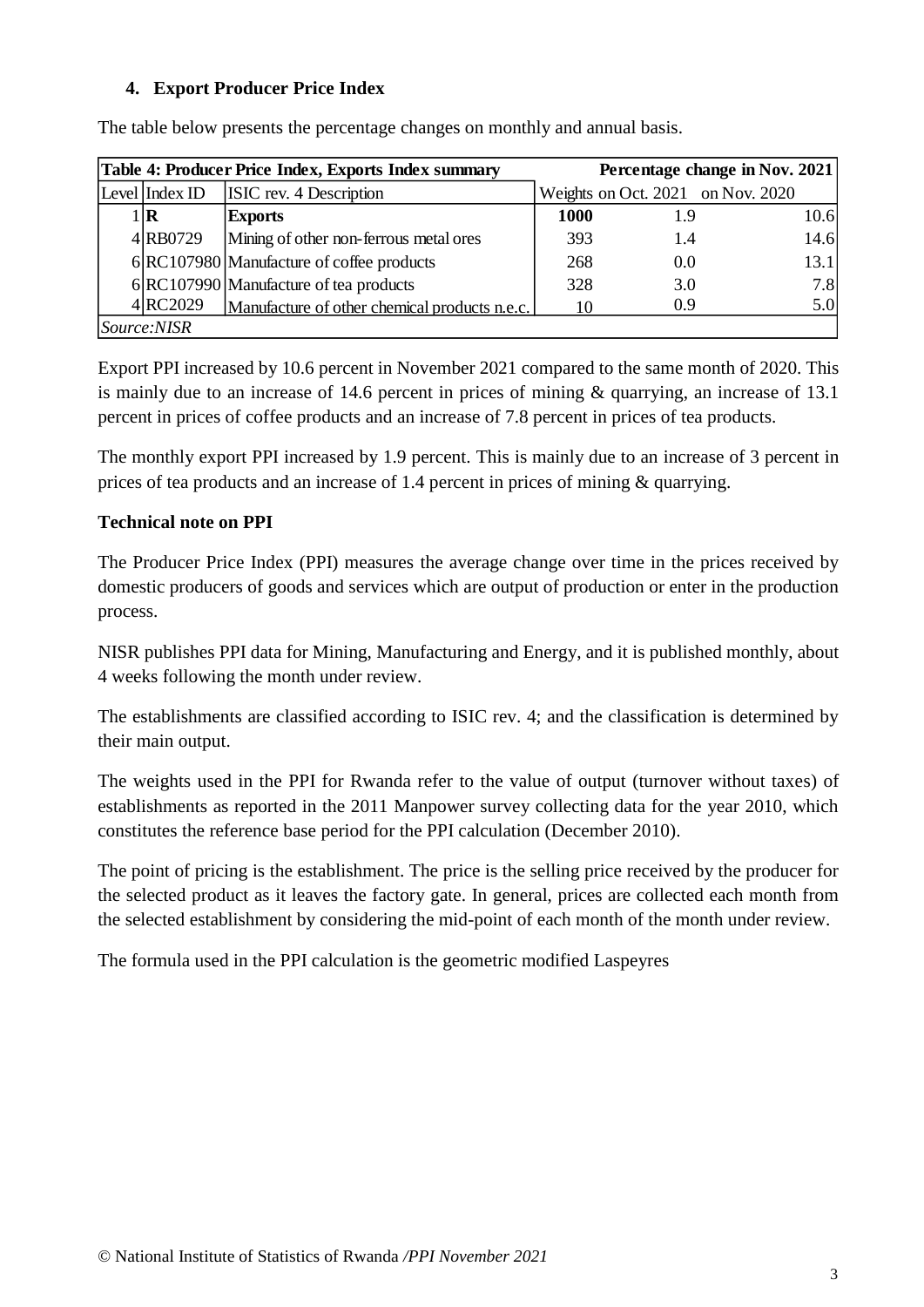| Annex 1: Producer Price Index, General                                                                                                          |               | Index (Dec $2010=100$ ) |       |       | Percentage change in Nov. 2021 Contributions <sup>1</sup> : |                               |     |     |
|-------------------------------------------------------------------------------------------------------------------------------------------------|---------------|-------------------------|-------|-------|-------------------------------------------------------------|-------------------------------|-----|-----|
| Level Categoiries                                                                                                                               |               |                         |       |       | Weights Nov-20 Oct-21 Nov-21 on Oct-2021                    | on Nov-2020 1 month 12 months |     |     |
| <b>General Index</b>                                                                                                                            |               |                         |       |       |                                                             |                               |     |     |
| 1 Rwanda                                                                                                                                        | 1000          | 145.4                   | 152.3 | 153.2 | 0.6                                                         | 5.4                           | 0.6 | 5.4 |
| 2 Mining and quarrying                                                                                                                          | 96            | 119.0                   | 134.5 | 136.4 | 1.4                                                         | 14.6                          | 0.1 | 1.1 |
| 4 Mining of metal ores                                                                                                                          | 96            | 119.0                   | 134.5 | 136.4 | 1.4                                                         | 14.6                          | 0.1 | 1.1 |
| 2 Manufacturing                                                                                                                                 | 714           | 133.2                   | 142.5 | 143.8 | 0.9                                                         | 7.9                           | 0.5 | 4.3 |
| 4 Manufacture of food products                                                                                                                  | 376           | 138.3                   | 150.6 | 152.6 | 1.4                                                         | 10.3                          | 0.5 | 3.5 |
| 4 Manufacture of beverages                                                                                                                      | 174           | 127.7                   | 128.3 | 128.3 | 0.0                                                         | 0.4                           | 0.0 | 0.1 |
| 4 Manufacture of textiles                                                                                                                       | 5             | 92.8                    | 92.8  | 92.8  | 0.0                                                         | 0.0                           | 0.0 | 0.0 |
| 4 Printing and reproduction of recorded media                                                                                                   | 19            | 100.2                   | 106.2 | 106.2 | 0.0                                                         | 6.0                           | 0.0 | 0.1 |
| 4 Manufacture of chemicals and chemical products                                                                                                | 29            | 135.1                   | 156.9 | 157.0 | 0.1                                                         | 16.2                          | 0.0 | 0.4 |
| 4 Manufacture of rubber and plastics products                                                                                                   | 11            | 173.7                   | 207.1 | 207.1 | 0.0                                                         | 19.2                          | 0.0 | 0.2 |
| 4 Manufacture of other non-metallic mineral products                                                                                            | 31            | 112.5                   | 114.9 | 114.9 | 0.0                                                         | 2.1                           | 0.0 | 0.1 |
| 4 Manufacture of fabricated metal products, except machinery and equipment                                                                      | 29            | 144.9                   | 144.9 | 144.9 | 0.0                                                         | 0.0                           | 0.0 | 0.0 |
| 4 Manufacture of furniture                                                                                                                      | 9             | 115.4                   | 122.5 | 122.5 | 0.0                                                         | 6.2                           | 0.0 | 0.0 |
| 2 Electricity, gas, steam and air conditioning supply                                                                                           | 58            | 179.5                   | 179.5 | 179.5 | 0.0                                                         | 0.0                           | 0.0 | 0.0 |
| 4 Electricity, gas, steam and air conditioning supply                                                                                           | 58            | 179.5                   | 179.5 | 179.5 | 0.0                                                         | 0.0                           | 0.0 | 0.0 |
| 2 Water supply; sewerage, waste management and remediation activities                                                                           | 129           | 190.6                   | 190.6 | 190.6 | 0.0                                                         | 0.0                           | 0.0 | 0.0 |
| 4 Water collection, treatment and supply                                                                                                        | 129           | 190.6                   | 190.6 | 190.6 | 0.0                                                         | 0.0                           | 0.0 | 0.0 |
| 2 Information and communication                                                                                                                 | 3             | 197.8                   | 197.8 | 197.8 | 0.0                                                         | 0.0                           | 0.0 | 0.0 |
| 4 Publishing activities                                                                                                                         | $\mathcal{E}$ | 197.8                   | 197.8 | 197.8 | 0.0                                                         | 0.0                           | 0.0 | 0.0 |
| Source: NISR                                                                                                                                    |               |                         |       |       |                                                             |                               |     |     |
| $(1)$ "Contributions" take into account both the growth rate and the relative weight of each category to explain the percentage change observed |               |                         |       |       |                                                             |                               |     |     |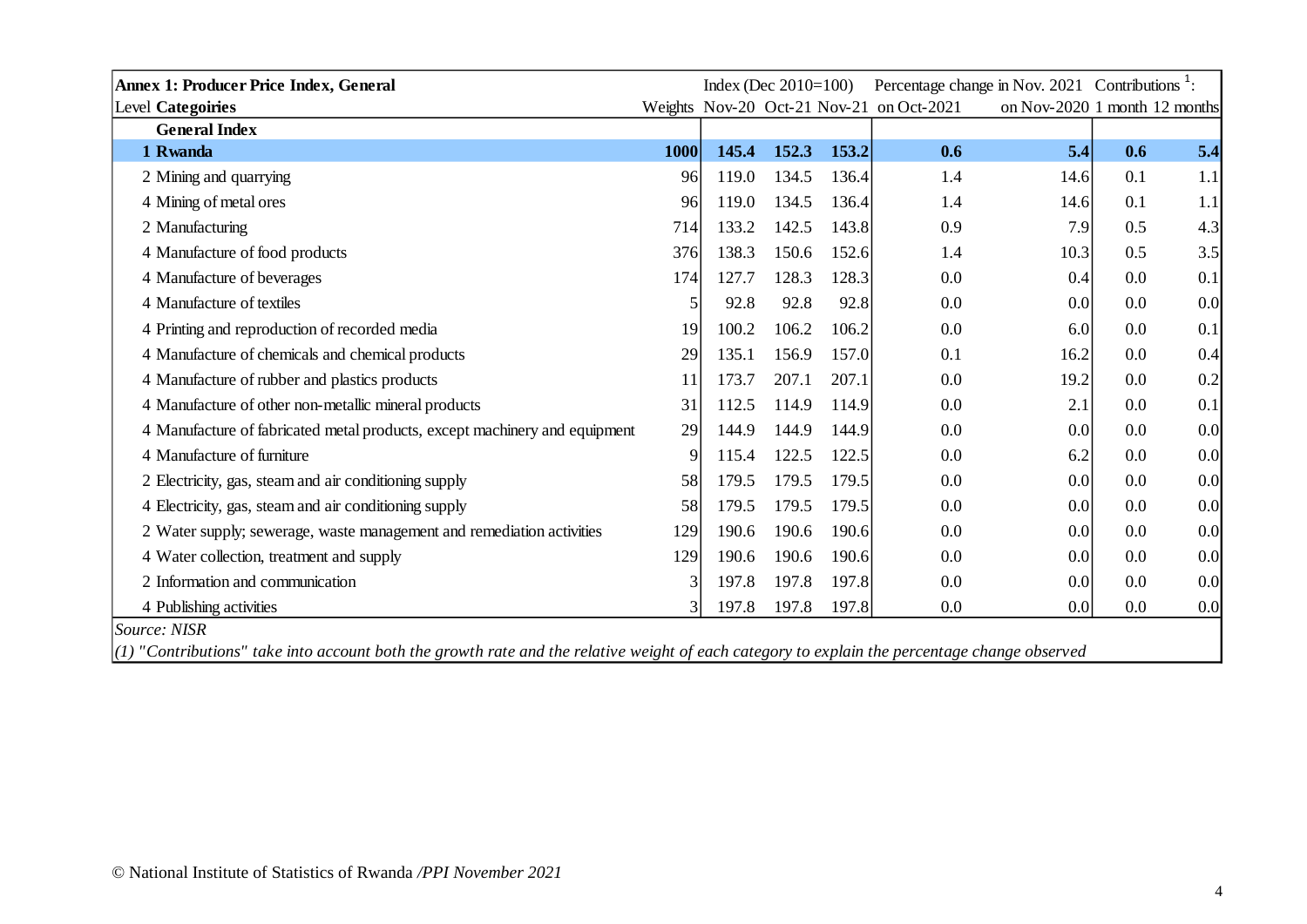| <b>Annex 2: Producer Price Index, Local</b>                                                                                                     | Index (Dec $2010=100$ ) |       |       | Percentage change in Nov. 2021 Contributions <sup>1</sup> : |                                                      |      |     |                   |
|-------------------------------------------------------------------------------------------------------------------------------------------------|-------------------------|-------|-------|-------------------------------------------------------------|------------------------------------------------------|------|-----|-------------------|
| Level Categoiries                                                                                                                               |                         |       |       |                                                             | Weights Nov-20 Oct-21 Nov-21 on Oct-2021 on Nov-2020 |      |     | 1 month 12 months |
| <b>Local Index</b>                                                                                                                              |                         |       |       |                                                             |                                                      |      |     |                   |
| 1 Rwanda                                                                                                                                        | <b>1000</b>             | 147.9 | 150.9 | 151.9                                                       | 0.2                                                  | 3.7  | 0.2 | 3.7               |
| 2 Manufacturing                                                                                                                                 | 749                     | 128.6 | 133.8 | 135.3                                                       | 0.4                                                  | 7.1  | 0.2 | 3.7               |
| 4 Manufacture of food products                                                                                                                  | 305                     | 134.2 | 141.7 | 144.5                                                       | 0.8                                                  | 11.2 | 0.2 | 2.6               |
| 4 Manufacture of beverages                                                                                                                      | 231                     | 127.7 | 127.7 | 128.3                                                       | 0.0                                                  | 0.4  | 0.0 | 0.1               |
| 4 Manufacture of textiles                                                                                                                       | 6                       | 92.8  | 92.8  | 92.8                                                        | 0.0                                                  | 0.0  | 0.0 | 0.0               |
| 4 Printing and reproduction of recorded media                                                                                                   | 25                      | 100.2 | 106.2 | 106.2                                                       | 0.0                                                  | 6.0  | 0.0 | 0.1               |
| 4 Manufacture of chemicals and chemical products                                                                                                | 35                      | 135.4 | 156.6 | 156.6                                                       | 0.0                                                  | 17.2 | 0.0 | 0.5               |
| 4 Manufacture of rubber and plastics products                                                                                                   | 15                      | 93.2  | 112.9 | 116.1                                                       | 0.0                                                  | 26.3 | 0.0 | 0.3               |
| 4 Manufacture of other non-metallic mineral products                                                                                            | 42                      | 112.5 | 114.9 | 114.9                                                       | 0.0                                                  | 2.1  | 0.0 | 0.1               |
| 4 Manufacture of fabricated metal products, GTcept machinery and equipment                                                                      | 39                      | 144.9 | 144.9 | 144.9                                                       | 0.0                                                  | 0.0  | 0.0 | 0.0               |
| 4 Manufacture of furniture                                                                                                                      | 11                      | 115.4 | 122.5 | 122.5                                                       | 0.0                                                  | 6.2  | 0.0 | 0.1               |
| 2 Electricity, gas, steam and air conditioning supply                                                                                           | 76                      | 179.5 | 179.5 | 179.5                                                       | 0.0                                                  | 0.0  | 0.0 | 0.0               |
| 4 Electricity, gas, steam and air conditioning supply                                                                                           | 76                      | 179.5 | 179.5 | 179.5                                                       | 0.0                                                  | 0.0  | 0.0 | 0.0               |
| 2 Water supply; sGSerage, waste management and remediation activities                                                                           | 171                     | 190.6 | 190.6 | 190.6                                                       | 0.0                                                  | 0.0  | 0.0 | 0.0               |
| 4 Water collection, treatment and supply                                                                                                        | 171                     | 190.6 | 190.6 | 190.6                                                       | 0.0                                                  | 0.0  | 0.0 | 0.0               |
| 2 Information and communication                                                                                                                 | $\overline{4}$          | 197.8 | 197.8 | 197.8                                                       | 0.0                                                  | 0.0  | 0.0 | 0.0               |
| 4 Publishing activities                                                                                                                         | $\Delta$                | 197.8 | 197.8 | 197.8                                                       | 0.0                                                  | 0.0  | 0.0 | 0.0               |
| Source: NISR                                                                                                                                    |                         |       |       |                                                             |                                                      |      |     |                   |
| $(1)$ "Contributions" take into account both the growth rate and the relative weight of each category to explain the percentage change observed |                         |       |       |                                                             |                                                      |      |     |                   |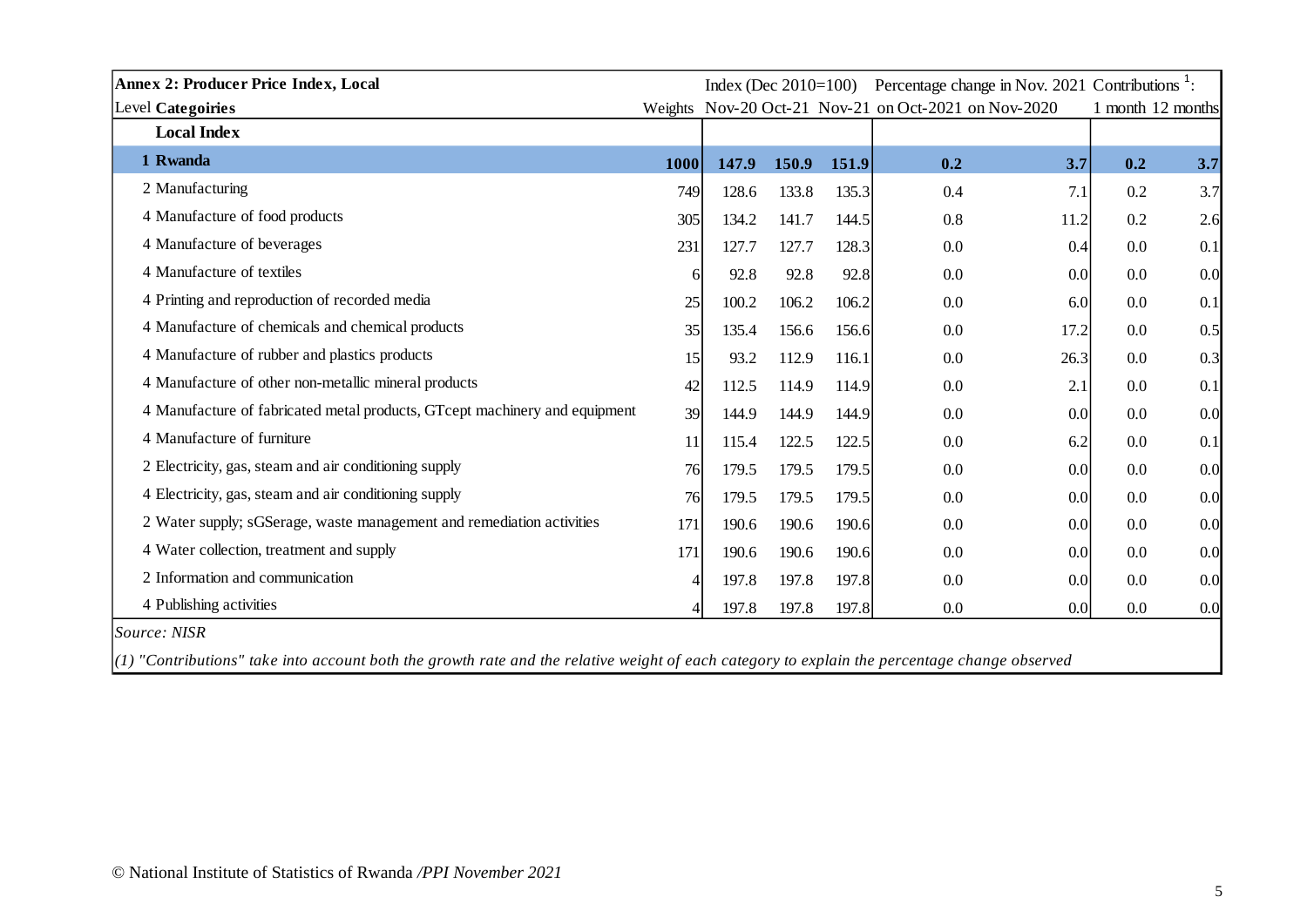| <b>Annex 3: Producer Price Index, General</b>                                                                                                   |             |                | Index (Dec $2010=100$ ) |          | Percentage change in Nov. $2$ Contributions <sup>1</sup> : |                                 |            |           |  |
|-------------------------------------------------------------------------------------------------------------------------------------------------|-------------|----------------|-------------------------|----------|------------------------------------------------------------|---------------------------------|------------|-----------|--|
| Level Categoiries                                                                                                                               |             | Weights Nov-20 | $Oct-21$                | $Nov-21$ |                                                            | on Oct-2021 on Nov-2020 1 month |            | 12 months |  |
| <b>General Index</b>                                                                                                                            |             |                |                         |          |                                                            |                                 |            |           |  |
| 1 Exports                                                                                                                                       | <b>1000</b> | 135.6          | 147.2                   | 149.9    | <b>1.9</b>                                                 | 10.6                            | <b>1.9</b> | 10.6      |  |
| 6 Mining of other non-ferrous metal ores                                                                                                        | 393         | 119.0          | 134.5                   | 136.4    | 1.4                                                        | 14.6                            | 0.7        | 5.1       |  |
| 8 Manufacture of coffee products                                                                                                                | 268         | 120.0          | 135.7                   | 135.7    | 0.0                                                        | 13.1                            | 0.0        | 3.1       |  |
| 8 Manufacture of tea products                                                                                                                   | 328         | 159.2          | 166.6                   | 171.6    | 3.0                                                        | 7.8                             | 1.2        | 2.3       |  |
| 6 Manufacture of other chemical products n.e.c.                                                                                                 | <b>10</b>   | 132.7          | 138.1                   | 139.4    | 0.9                                                        | 5.0                             | 0.0        | 0.0       |  |
| <i>Source: NISR</i>                                                                                                                             |             |                |                         |          |                                                            |                                 |            |           |  |
| $(1)$ "Contributions" take into account both the growth rate and the relative weight of each category to explain the percentage change observed |             |                |                         |          |                                                            |                                 |            |           |  |